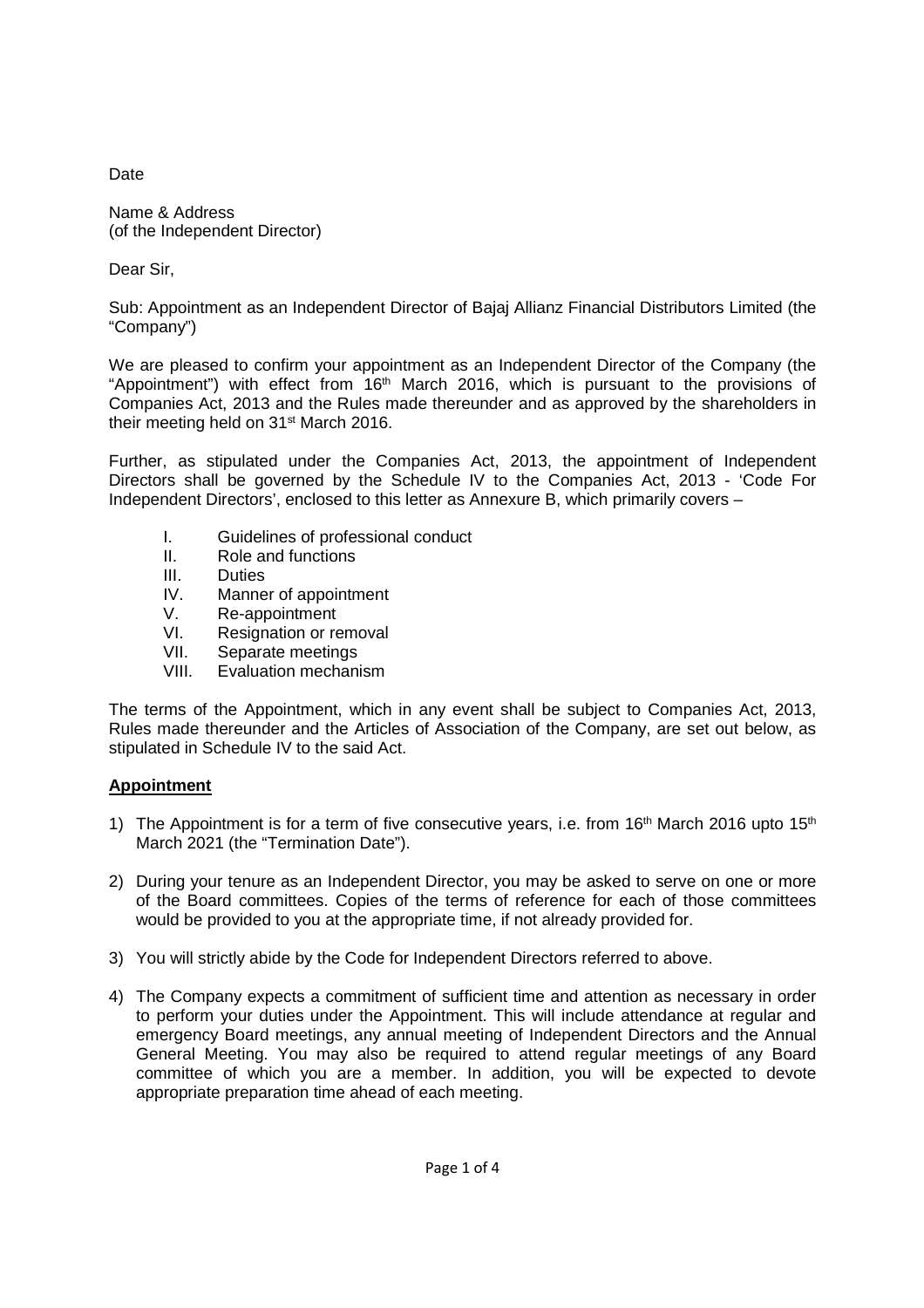5) By accepting the Appointment, you confirm that you are able to allocate sufficient time to perform your role.

# **Role & Duties**

- 6) As an Independent Director you have the same general legal responsibilities to the Company as any other Director, except that you shall be held liable only in respect of such acts of omission or commission by a company which had occurred with your knowledge, attributable through board processes and with your consent or connivance or where you had not acted diligently.
- 7) You will adhere to the following duties of directors, which are more specifically stipulated in Section 166 of the Companies Act, 2013, as under –
	- (i) Subject to the provisions of this Act, a director of a company shall act in accordance with the articles of the company.
	- (ii) A director of a company shall act in good faith in order to promote the objects of the company for the benefit of its members as a whole, and in the best interests of the company, its employees, the shareholders, the community and for the protection of environment.
	- (iii) A director of a company shall exercise his duties with due and reasonable care, skill and diligence and shall exercise independent judgment.
	- (iv) A director of a company shall not involve in a situation in which he may have a direct or indirect interest that conflicts, or possibly may conflict, with the interest of the company.
	- (v) A director of a company shall not achieve or attempt to achieve any undue gain or advantage either to himself or to his relatives, partners, or associates and if such director is found guilty of making any undue gain, he shall be liable to pay an amount equal to that gain to the company.
	- (vi) A director of a company shall not assign his office and any assignment so made shall be void.

## **Other directorships and business interests**

- 8) The Company acknowledges that you may have business interests other than those of the Company and that you may have declared any conflicts that are apparent at present. In the event that you become aware of any potential conflicts of interest, not declared so far, these may be disclosed to the Chairman as soon as they become apparent.
- 9) During the Appointment, you may please inform us prior to accepting any other (or further) directorships of publicly quoted companies or any major external appointments, to avoid any conflict of interest with your current position in the Company.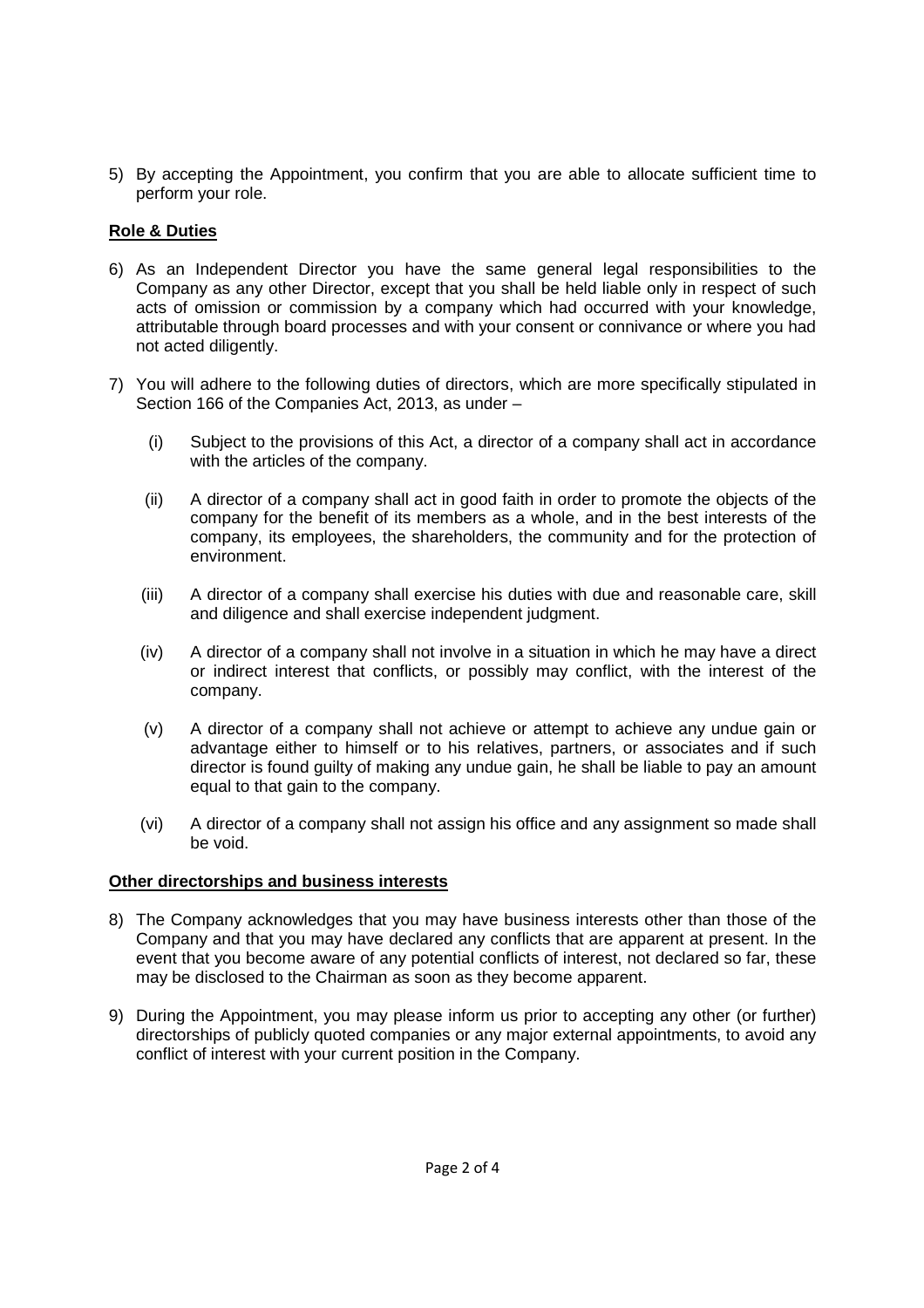## **Code of Conduct & other compliances**

- 10) During the Appointment, you will comply with any relevant regulations as may be issued by the Government of India and such other authorized bodies as set up by the Government on its behalf, including the Code for Independent Directors, Insider Trading Code and such other requirements as the Board of Directors may from time to time specify.
- 11) At the first meeting of the Board in every financial year or whenever there is any change in the circumstances which may affect your status as an independent director, you shall give a declaration to that effect confirming that you meet the criteria of independence as provided in Section 149 (6), in the format as per **Annexure A** to this Letter.

# **Confidentiality**

- 12) You must apply the highest standards of confidentiality and not disclose to any person or company (whether during the course of the Appointment or at any time after its termination) any confidential information concerning the Company and any Group Companies with which you come into contact by virtue of your position as an Independent Director of the Company.
- 13) Your attention is drawn to the requirements as to the disclosure of price-sensitive information. Consequently you should avoid making any statements that might risk a breach of these requirements without prior clearance from the Chairman.
- 14) On termination of the Appointment, you will deliver to the Company all books, document, papers and other property of or relating to the business of the Company which are in your possession, custody or power by virtue of your position as an Independent Director of the Company.

## **Performance Review Process**

15) The performance of individual Directors and the whole Board and its Committees shall be evaluated by the Nomination & Remuneration Committee. If, in the interim, there are any matters arising in connection with your role as an Independent Director which cause you concern, you may discuss with us as soon as appropriate.

## **Insurance**

16) The Company has directors' and officers' liability insurance and it is intended to maintain such cover for the full term of the Appointment.

## **Inspection of the letter of appointment**

17) In line with the provisions of the Companies Act, 2013 a generic copy of this letter shall be open for inspection at the registered office of the company by any member during normal business hours.

This letter is governed by, and shall be construed in accordance with, the laws of India, and the parties agree to submit to the exclusive jurisdiction of the courts of Pune, India.

This letter constitutes neither a contract for services nor a service contract.